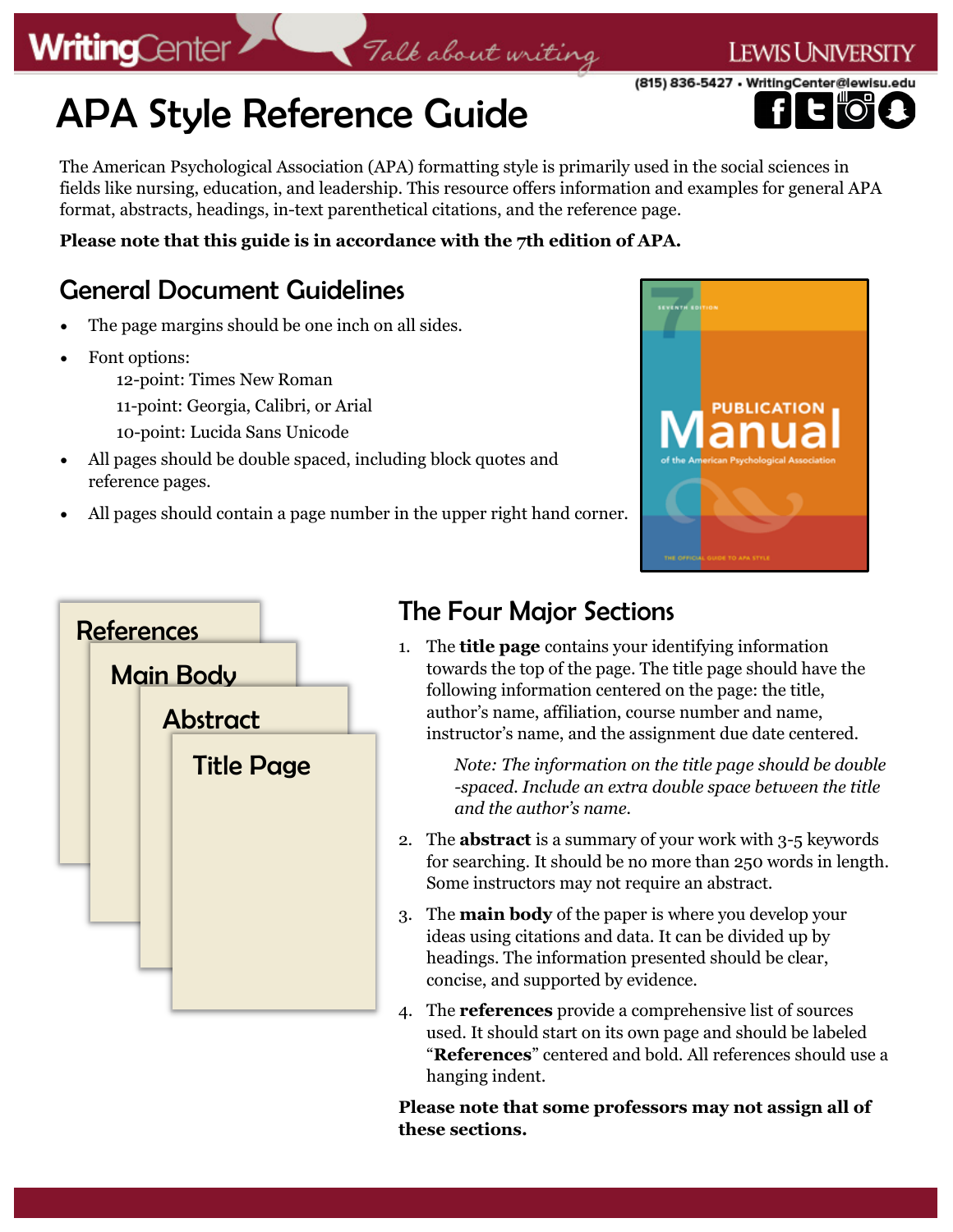### Talk about writing

(815) 836-5427 • WritingCenter@lewisu.

I ewis Universi

### Title Page

The title page is required when writing in APA style. There is a professional title page and a student title page. The student title page should include the:

• Title of the paper (centered and bold)

\**Include an extra double space between the title and the name of the author.*

- Name of each author of the paper
- Affiliation for each author (the university)
- Course number and name
- Name of the instructor
- Assignment due date

Month Day, Year Day Month Year

# APA: The Changes between the Sixth and Seventh Edition Dean Castillo Department of English, Lewis University ENGL 301: Rhetoric for Writers Dr. Kennedy January 6, 2020

Sample Student Title Page.

### Abstract

#### Abstract

Age differences were examined in affective processing, in the context of a visual search task. Young and older adults were faster to detect high arousal images compared with low arousal and neutral items. Younder adults were faster to detect positive high arousal targets compared with other categories. In contrast, olser adults exhibited an overall detection advantage for emotional images compared with neutral images. Together, these findings suggest that older adults do not display valence-based effects on affective processing at relatively automatic stages.

Keywords: aging, attention, information processing, emotion, visual search

An abstract is a summary of your paper that provides your reader with important elements of your paper. It typically includes the piece's **purpose, main points, methods of research,**  and **findings**. *It should not analyze results*.

Student papers do not usually require an abstract — check with your professor to see if one is needed.

Consider writing the abstract *after* writing the paper as this will make it easier to summarize what you wrote, rather than what you think you will write about.

The abstract is on page two of your document and should be labeled "**Abstract**" centered and bolded on the first line of the page. This summary should:

 $\overline{2}$ 

- Be **no more than 250** words in length and should be double-spaced.
- The abstract should be left-aligned with no indentation.
- Include information written in active voice, using clear, concise, and plain language.

You may also be required to include keywords directly underneath the abstract. This can be done by writing "*Keywords:*" in italics and indented on a new line after the abstract. After the colon, type **3-5 key terms** that are relevant to your paper. These keywords should help readers locate your work in a database.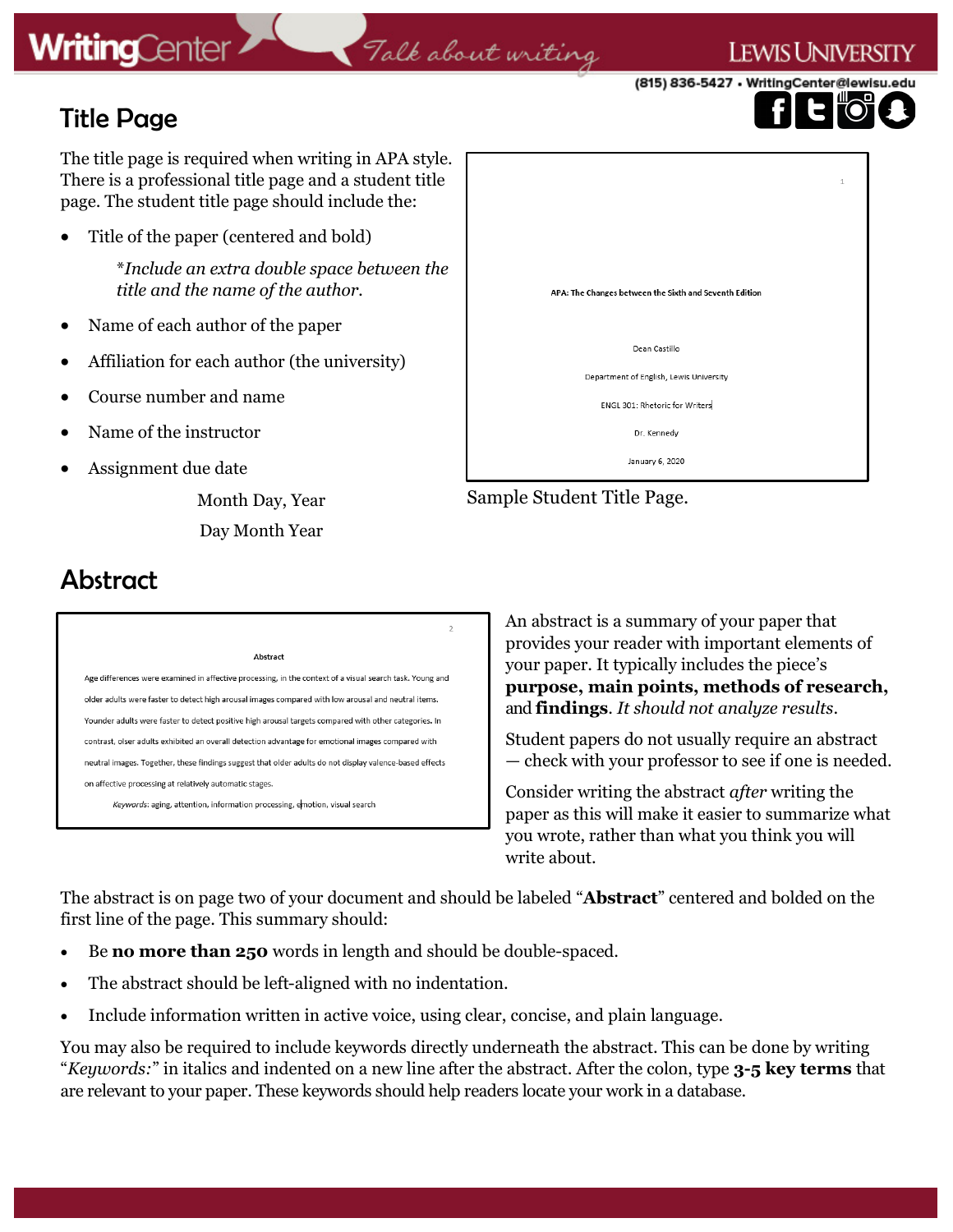### Talk about writing

(815) 836-5427 • WritingCenter@lewisu.edu

### Heading Levels

**LEWIS UNIVERSITY** 

Headings help organize your writing and give it a hierarchical organization. Works such as literature reviews and research proposals make extensive use of them as they provide quick access to salient points, like the Discussion or Methods sections. Shorter papers may not use all the heading levels (or any at all). Note that the higher the level of a heading, the more specific the information typically is. Unless your instructor or rubric specify otherwise, **the title of your paper should appear centered and bolded at the top of the main body's first page**. Your introduction should **not** be labeled Introduction.

All subsequent headings follow the format below:

| <b>Level</b>   | <b>How it's Formatted</b>                                                                                                                        |
|----------------|--------------------------------------------------------------------------------------------------------------------------------------------------|
| $\blacksquare$ | <b>Centered, Bold, Title Case Heading</b><br>Your text should begin on the next line of your document. Remember to indent each<br>paragraph.     |
| $\mathbf{2}$   | Left-aligned, Bold, Title Case Heading<br>Your text should begin on the next line of your document. Remember to indent each<br>paragraph.        |
| 3              | Left-aligned, Bold Italic, Title Case Heading<br>Your text should begin on the next line of your document. Remember to indent each<br>paragraph. |
|                | Indented, Bold, Title Case Heading, Ending with a period. Your text should begin<br>right after your heading.                                    |
| 5              | <b>Indented, Bold Italic, Title Case Heading, Ending with a period.</b> Your text<br>should begin right after your heading.                      |

### Writing with Numbers

#### **Use numerals to express:**

- Numbers 10 and above Ex: 100 participants
- Numbers expressed in percentages Ex: more than 10%
- Numbers used to describe measurements Ex: 10-mg dose

#### **Use words to express:**

- Numbers zero through nine Ex: two patients
- Numbers that begin a sentence Ex: Forty participants…
- Numbers used in common fractions Ex: two-thirds of the population

Examples of headings.

| Literature Review (Level 1)                 |  |
|---------------------------------------------|--|
| Method (Level 1)                            |  |
| <b>Procedures</b> (Level 2)                 |  |
| <b>Sample</b> (Level 2)                     |  |
| <b>Control Group</b> (Level 3)              |  |
| <b>Experimental Group</b> (Level 3)         |  |
| Variables. (Level 4)                        |  |
| <b>Prior Variable in Studies.</b> (Level 5) |  |
| <b>Results</b> (Level 1)                    |  |
| Discussion (Level 1)                        |  |
| <b>Findings</b> (Level 2)                   |  |
| <b>Reliability</b> (Level 3)                |  |
| <b>Future Research (Level 2)</b>            |  |
| <b>Conclusion</b> (Level 1)                 |  |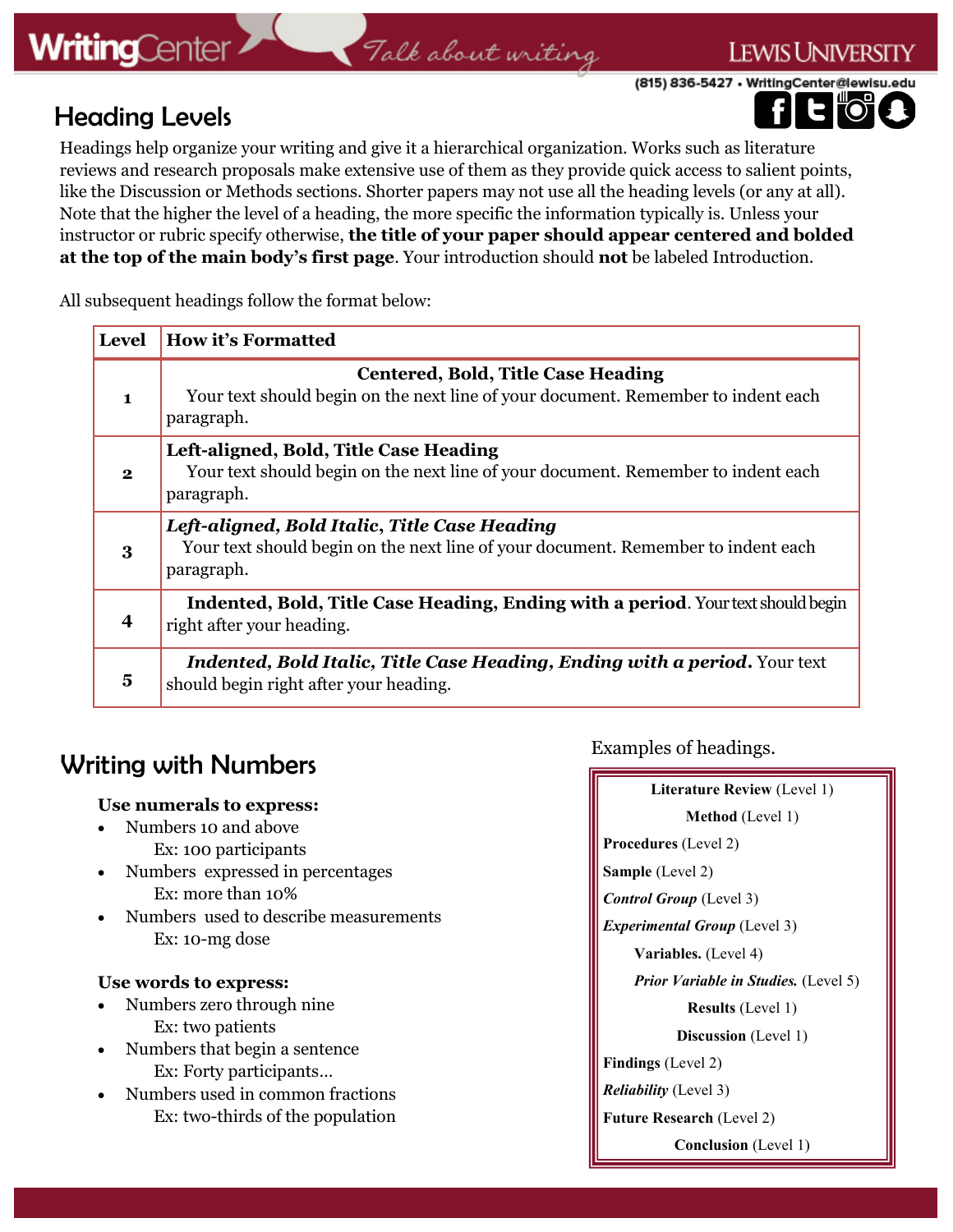### Talk about writing

(815) 836-5427 · WritingCenter@lewisu.edu

**LEWIS UNIVERSI** 



### Writing Style

When writing in APA, it is important to keep in mind tone, point of view, and voice. Generally, you want to make sure the information you are providing is **clear, concise, and in plain language**, meaning that you do not use poetic language or abstract language or colloquial phrases. Conciseness makes for a more readable paper. An APA paper uses scholarly, academic level writing.

#### **Point of View and Voice**

It is recommended to use the first person point of view when discussing research you have conducted. Otherwise, the third person should be used. "We" should only be used to refer to coauthors. It should not be used to refer to people in general (Ex: We as a society…").

Both active and passive voice are allowed in APA, but active voice should be used as often as possible. For more information about specific sections of a paper and which tense they should be written in, please see p. 118 in the 7th edition of the APA manual.

#### **Continuity and Flow**

The basis of APA requires a logical progression of thought in order for writing to be considered effective. Progression of thought throughout the paper with a clear flow in the ideas and words adds to the writer's credibility. Using contradictory information, omitting valid information, or adding irrelevant information in your paper makes for an incomplete and confusing paper that is not reflective of scholarly writing.

#### **Conciseness and Clarity**

Word choice should be intentional when writing in APA. If you use a word or phrase multiple times in your paper, it is important that you consistently use that same word. Using synonyms to avoid repeating words can be confusing to readers. For example, if you are using the word participant or patient, you should be intentional about which word you use and be consistent throughout your paper.

#### **Jargon and Terminology**

Papers with a lot of jargon and terminology may be unclear to readers. Jargon and terminology should be easily understood to readers *across disciplines* or defined for readers who may not be familiar with the terms.

#### **Avoiding Bias**

Papers written in APA often include research-based information involving a variety of participants or discussing diverse populations. As such, it is important to ensure that these populations are not stereotyped by implied or irrelevant evaluations of the group. Bias comes from many topics including: age, disability, gender, racial and ethnic identity, sexual orientation, and socioeconomic status. It is important to write with respect to participants and readers.

Below are some quick tips for reducing bias.

#### **Avoid:**

- using nouns as adjectives: "the rich"
- equating people with their condition: "schizophrenics"
- Terms that can be viewed as slurs: "alcoholic"



Click image to view the "Active Voice vs. Passive Voice" resource



Click image to view the "Eliminating Wordiness" Resource

For more specific information about bias, see Chapter 5 in the 7th edition of the APA manual.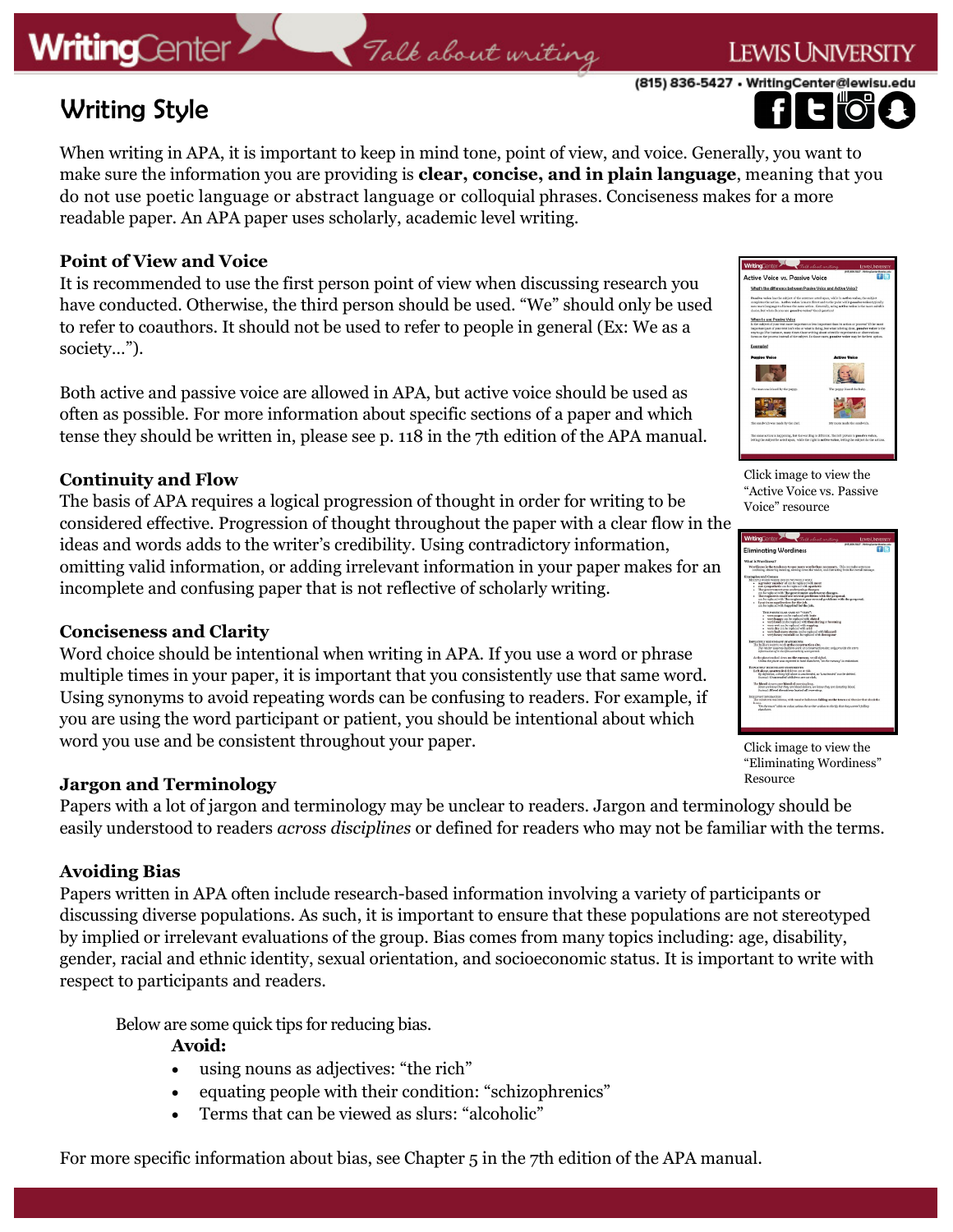### Talk about writing

(815) 836-5427 · WritingCenter@lewisu.

I ewis University



All information that is not common knowledge and is gathered from outside sources should be cited within your text. All citations are required to have the **last name of author(s) and the year of publication**. Sources like websites often do not include a year of publication. **If no year of publication is available**, use "n.d.", which stands for no date, in your citation.

#### **Citing Direct Quotes**

Direct quotes also require the page or paragraph numbers in which the information was found. You should use **p. # if citing a page number or para. # if citing a paragraph number.** As with other format styles, you should ensure page numbers that are cited appear within the document itself; if your source is not originally paginated, then you must use the paragraph number.

Information can be cited within your text in a couple different ways: in an in-text citation at the end of a sentence or in a signal phrase. When creating your in-text citations and signal phrases, it is important to keep in mind the number of authors the source has. Some examples of signal phrases include:

| According to Author and Author (year), | As Author et al. (year) state, |  |
|----------------------------------------|--------------------------------|--|
|----------------------------------------|--------------------------------|--|

*Note*: the author's last name and the year of publication should always stay together, regardless if in an in-text citation or signal phrase. Both of the examples below follow APA 7 guidelines.

- According to Lonero (2020), "Beyoncé is a better performer than Nicki Minaj" (p. 54).
- "Beyoncé is a better performer than Nicki Minaj" (Lonero, 2020, p. 54).

This is **NOT** acceptable APA format: According to Lonero, "Beyoncé is a better performer than Nicki Minaj" (2020, p. 54).

#### **How to Cite According to the Number of Authors**

Here are rules to follow when citing sources according to the number of authors. Note that authors should be listed in the same order that they appear in the original source.

- **One or two authors**: mention both authors in every citation
	- (French, 2020)
	- (French & Castillo, 2020, p. 43)
- **Three or more authors**: use the first author's last name followed by "et al." in every citation
	- (French et al., 2020, para. 16)
- **Group author with abbreviation:** Spell out the name. Next, in brackets, include the abbreviation. The abbreviation should be used as the author's name for all subsequent citations.
	- (World Health Organization [WHO], n.d.)

#### **Self-Plagiarism**

Resubmitting your own previous work is unethical and violates the academic integrity policy. It may be acceptable though, to build on one's own writing. If this is something you would like to do, be sure to discuss this with your instructor.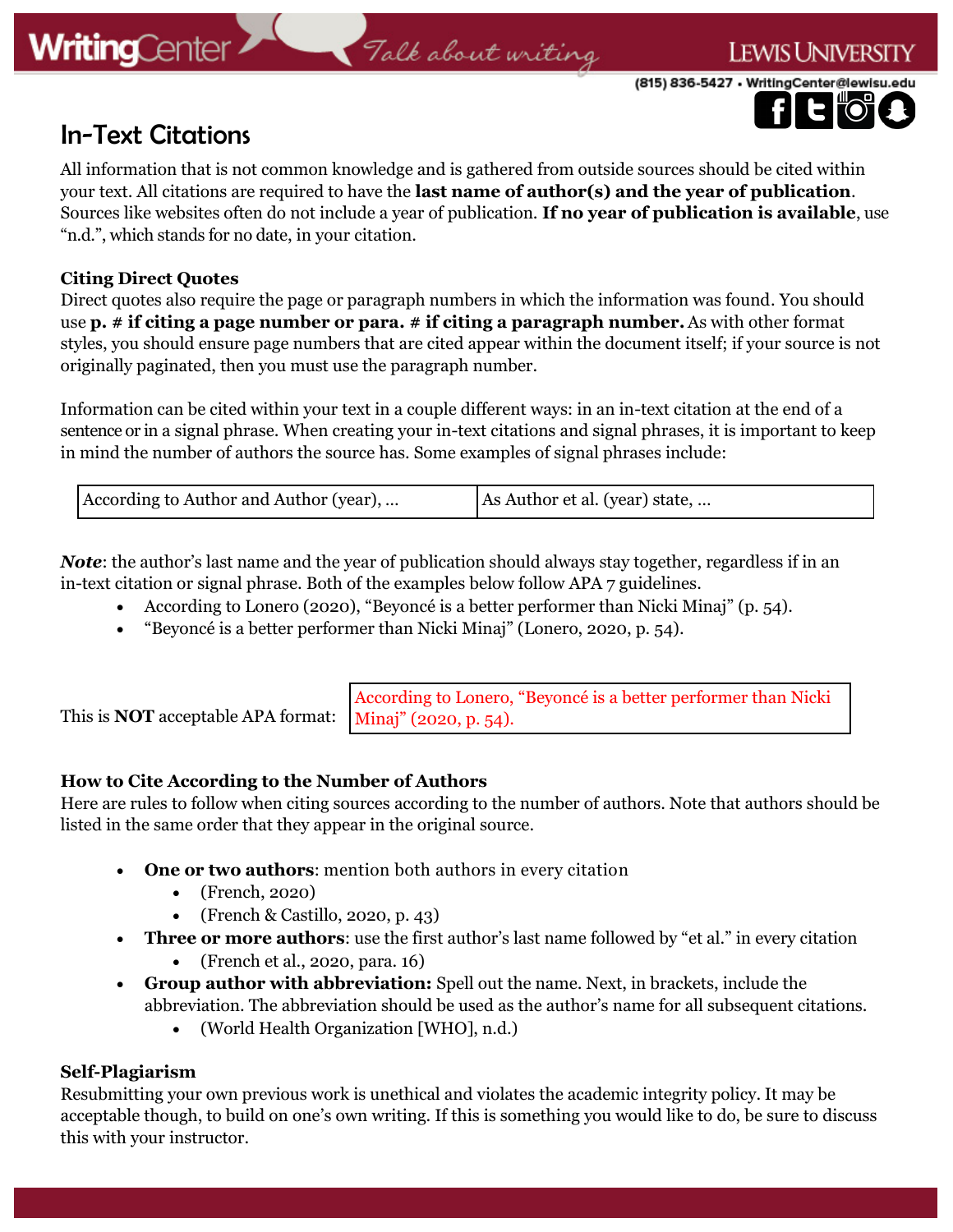#### **Citing Sources Without the Author's Name**

**WritingCenter** 

There might be instances where the source does not have an author. If the source is published directly by a credible organization or government department, you may use their name as the author. For example, when citing a document or webpage from the Center for Disease Control and Prevention, you may use the CDC as your author. In-text citation: (Center for Disease Control and Prevention [CDC], n.d.).

If your source is not from a reputable or well known organization or government entity, you should use the first few words of the title of your article, chapter, or

webpage as your author. Your citation should look something like ("APA Reference Guide," 2020) instead of ("APA Reference Guide: A Shortened Guide for Students," 2020).

Talk about writing

#### **Citing Sources with the Same Author and Publication Year**

If there are two or more sources from the same author(s) published in the same year, you must include a letter after the year to denote that they are different sources. For example: (Lewis, 2019a) and (Lewis, 2019b). If the two sources have no publication dates, use "n.d." with a dash before the letter: (Lewis, n.d.-a) and (Lewis, n.d.-b). Your sources should have an a, b, c, etc. based on the alphabetical order of the title.

#### **Citing Secondary Sources**

There might be times when you want to include information in your essay that your source cited from another source. While it is recommended to avoid using secondary sources as they do not provide a first-hand account of the information, these can still be used and cited as support. When citing these sources, give credit to the original author but also note that the information was cited by your source. For example, if you read a work by LaLonde et al. (2020) in which Lewis (2017) was cited, your in-text citation would look like this:

• (Lewis, 2017, as cited in LaLonde et al., 2020)

#### **Citing Personal Communications**

Personal communications are sources such as emails, personal interviews, and personal letters. **These are not included in the references section**, but should be cited within your text. The general personal communication format is the following:

- (F. AuthorName, personal communication, month day, year)
- (C.B. Lewis, personal communication, February 14, 2020)

#### **Citing Paraphrased Information**

Paraphrasing means rephrasing someone else's ideas into your own words. In order to paraphrase properly, you should change more than just a couple of words or rearranging the original wording or structure of a sentence. **You are required to provide credit to the original author when you paraphrase** information by including the author's last name and year of publication in your citation. You can cite this information either by including a signal phrase or an in-text citation. **Note: You should limit the amount of direct quotes in your paper. Paraphrasing is the preferred method of integrating source material.** 

Here are a couple of tips to help you paraphrase:

- Take notes in a notebook or in the margins of your sources and write from those notes as you paraphrase instead of looking at the original sentence.
- Read the material you are trying to paraphrase out loud and summarize the information without looking at the original source.





Click image to view the "Citing Sources" resource

(815) 836-5427 • WritingCenter@lewisu.



### I ewis Univers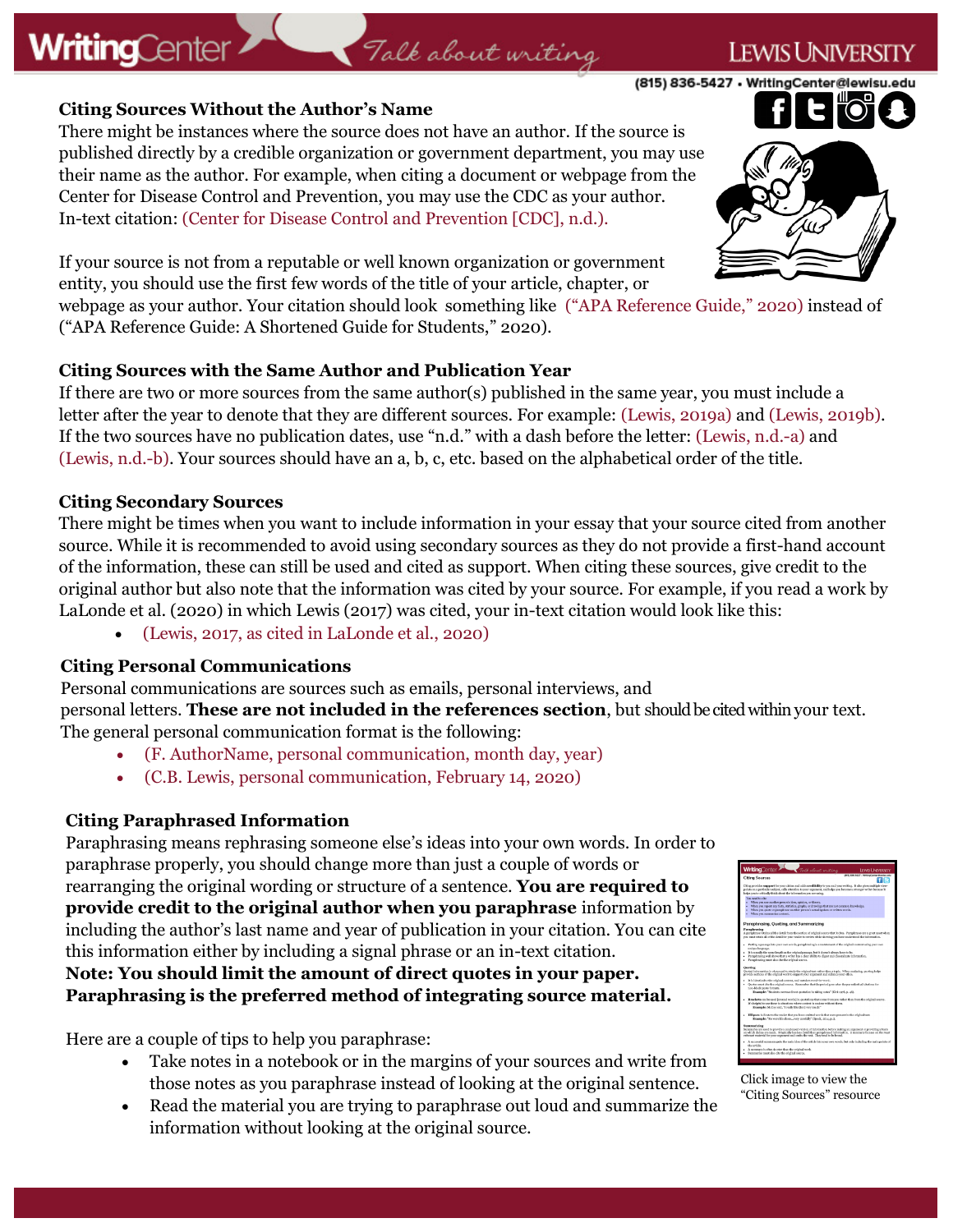(815) 836-5427 · WritingCenter@lewisu.edu

**LEWIS UNIVERSI** 

#### **Citing Block Quotes**

If the quote is 40 words or longer, it should start on a new line and should be entirely indented half an inch from the left margin. Block quotes should not have quotation marks. You are still required to cite it by including the author(s), year of publication, and page or paragraph number.

#### **Note: when citing a block quote, the period comes before the in-text citation.**

Author (year) states that:

This is a quote that is forty words or longer, and it includes pertinent information to my research. When omitting information from the middle of a sentence … these three dots called ellipses can be used to denote that information is missing. Information can be omitted so long as it does not change the meaning of the original quote. (p. #)

#### **Capitalization Guidelines:**

The 7th edition of APA Style has various capitalization guidelines depending on the source:

- Title of articles/chapters: Capitalize the first word of the title, proper nouns, and word after a colon.
- *Title of books*: Capitalize the first word of the title, proper nouns, and the first word after a colon. This title should be in italics.
- *Title of Journals*: Capitalize all words except for small words (i.e. the, an, for) unless they are at the beginning of the title or after a colon. This title should be in italics.

| Reference Page Checklist: Review to avoid making common errors!                                                                                                                                                                                                                                                |
|----------------------------------------------------------------------------------------------------------------------------------------------------------------------------------------------------------------------------------------------------------------------------------------------------------------|
| Arrange your entries in alphabetical order by author's last name. If no author is provided, use the<br>title of book or article to alphabetize it. Please note that you should not rearrange the order of a<br>source's authors; include the authors in the order in which they appear in the original source. |
| Use initials only for first and middle names. Follow the initials by a period.                                                                                                                                                                                                                                 |
| Omit credentials such as Ph.D., MD, RN, etc. in your reference entries.                                                                                                                                                                                                                                        |
| Place the year of publication in parenthesis after the author's last name or title of the book/article<br>if there is no author provided.                                                                                                                                                                      |
| Use n.d. if no year of publication is available.                                                                                                                                                                                                                                                               |
| Omit the quotation marks around article and chapter titles.                                                                                                                                                                                                                                                    |
| Italicize volume numbers and include issue numbers within parenthesis. [ex. $20(19)$ ]                                                                                                                                                                                                                         |
| Include URLS and DOIs as hyperlinks. They should begin with http:// or https://                                                                                                                                                                                                                                |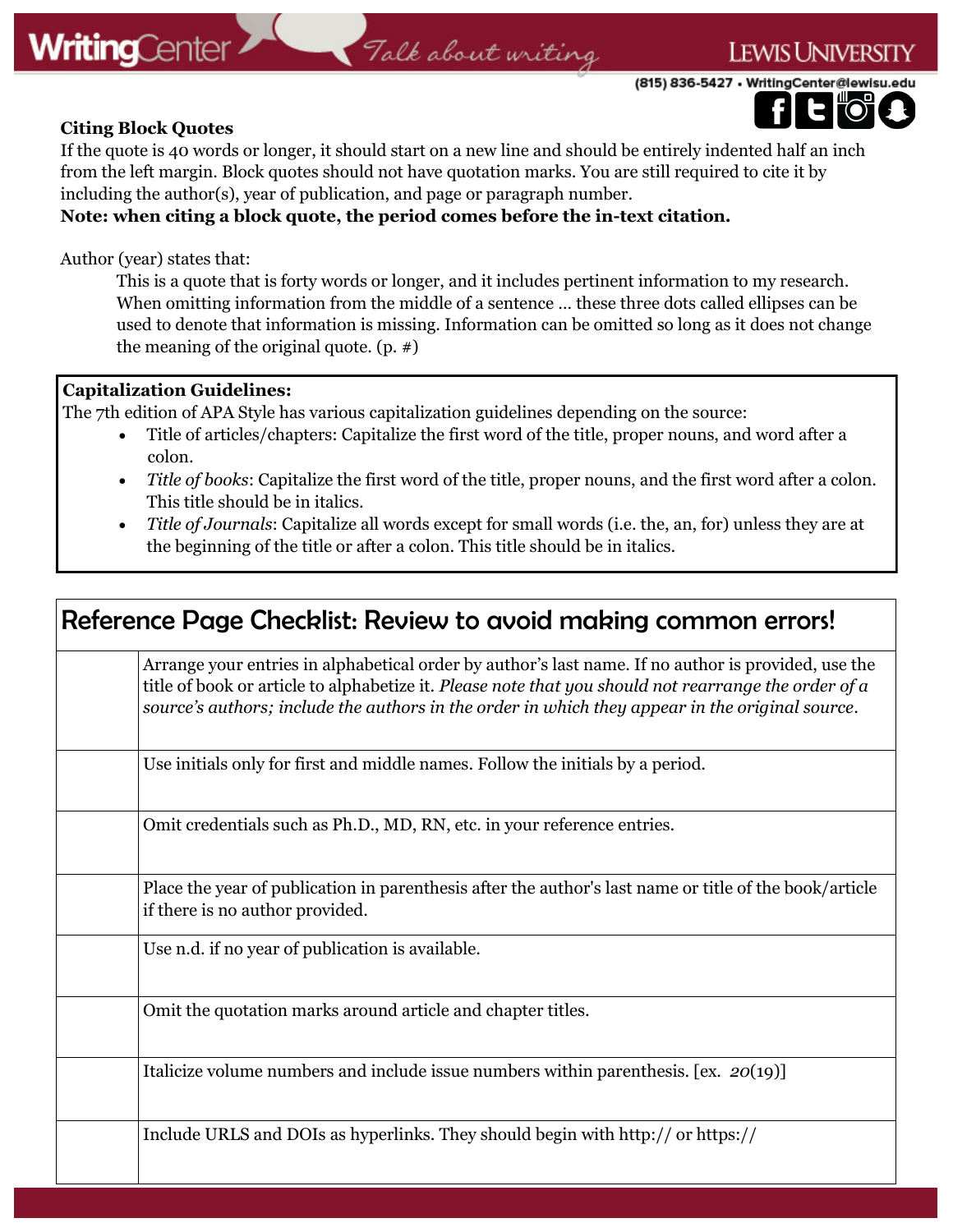### Talk about writing

(815) 836-5427 • WritingCenter@lewisu.edu



**LEWIS UNIVERSITY** 

### Reference Page: Formatting Authors

| One author:                       | Lastname, F. M. (year of publication). Title of article.                                                                                                       |
|-----------------------------------|----------------------------------------------------------------------------------------------------------------------------------------------------------------|
| Example:<br>$\Rightarrow$         | Lewis, C. B. (2019). APA reference guide.                                                                                                                      |
| <b>Two authors:</b>               | Lastname, F. M., & Lastname, F. M. (year of publication). Title of book.                                                                                       |
| Example:<br>$\Rightarrow$         | Lewis, C. B., & LaLonde, J. (2019). APA reference guide.                                                                                                       |
| <b>Three to 20</b><br>authors:    | Lastname, F. M., Lastname, F. M., Lastname, F. M., & Lastname, F. (year of<br>publication). Title of article.                                                  |
| Example:<br>$\Rightarrow$         | Lewis, C. B., LaLonde, J., French, T., & Lonero, M. (2019). APA reference guide.                                                                               |
| 21 or more<br>authors:            | Lastname, F. M., Lastname, F. M., Lastname, F. M., Lastname, F. M., Lastname, F.<br>M., Lastname, F. M., Lastname, F. M. (year of publication). Title of book. |
| Example:<br>$\Rightarrow$         | Lewis, C. B., LaLonde, J., French, T., Lonero, M., Castillo, A. Y., Castillo, J.,  Bulfin,<br>M. (2019). APA reference guide.                                  |
|                                   | **List the first 19 authors, add ellipses () and include the last author of the source                                                                         |
| No author:                        | Title of book or Title of article. (year of publication).                                                                                                      |
| Example:<br>$\Rightarrow$         | APA reference guide. (n.d.).                                                                                                                                   |
| <b>Organization as</b><br>author: | Name of organization. (year of publication). Title of article. URL                                                                                             |
| Example:                          | Lewis University. (n.d.) APA reference guide. https://lewisu.edu                                                                                               |

### Reference Page Format and Examples

Below is information on how to cite the most common types of sources in APA Style. **Please note that all entries in the references section should be alphabetized by last name and should include a hanging indent**. A hanging indent has the first line of each entry flushed to the left margin while all subsequent lines are indented over half an inch from the left margin.

| Article from a periodical with an assigned doi               |                                                                                                                                                                            |  |  |
|--------------------------------------------------------------|----------------------------------------------------------------------------------------------------------------------------------------------------------------------------|--|--|
| References Format:                                           | Lastname, F. M., & Lastname, F. M. (year of publication). Title of article. Title of<br>Journal in Italics, volume number (issue number), page-range. https://doi.##       |  |  |
| Example:                                                     | Lewis, C. B., & LaLonde, J. (2019). APA checklist. APA Reference Guide, 18(2), 1-6.<br>$\frac{https://doi.org/10.1010/wc.2018-1020}{https://doi.org/10.1010/wc.2018-1020}$ |  |  |
| Article from an online periodical with no doi (URL required) |                                                                                                                                                                            |  |  |
|                                                              |                                                                                                                                                                            |  |  |
| <b>References Format:</b>                                    | Lastname, F. M., & Lastname, F. M. (year of publication). Title of article. Title of<br>Journal in Italics, volume number (issue number), page-range. URL                  |  |  |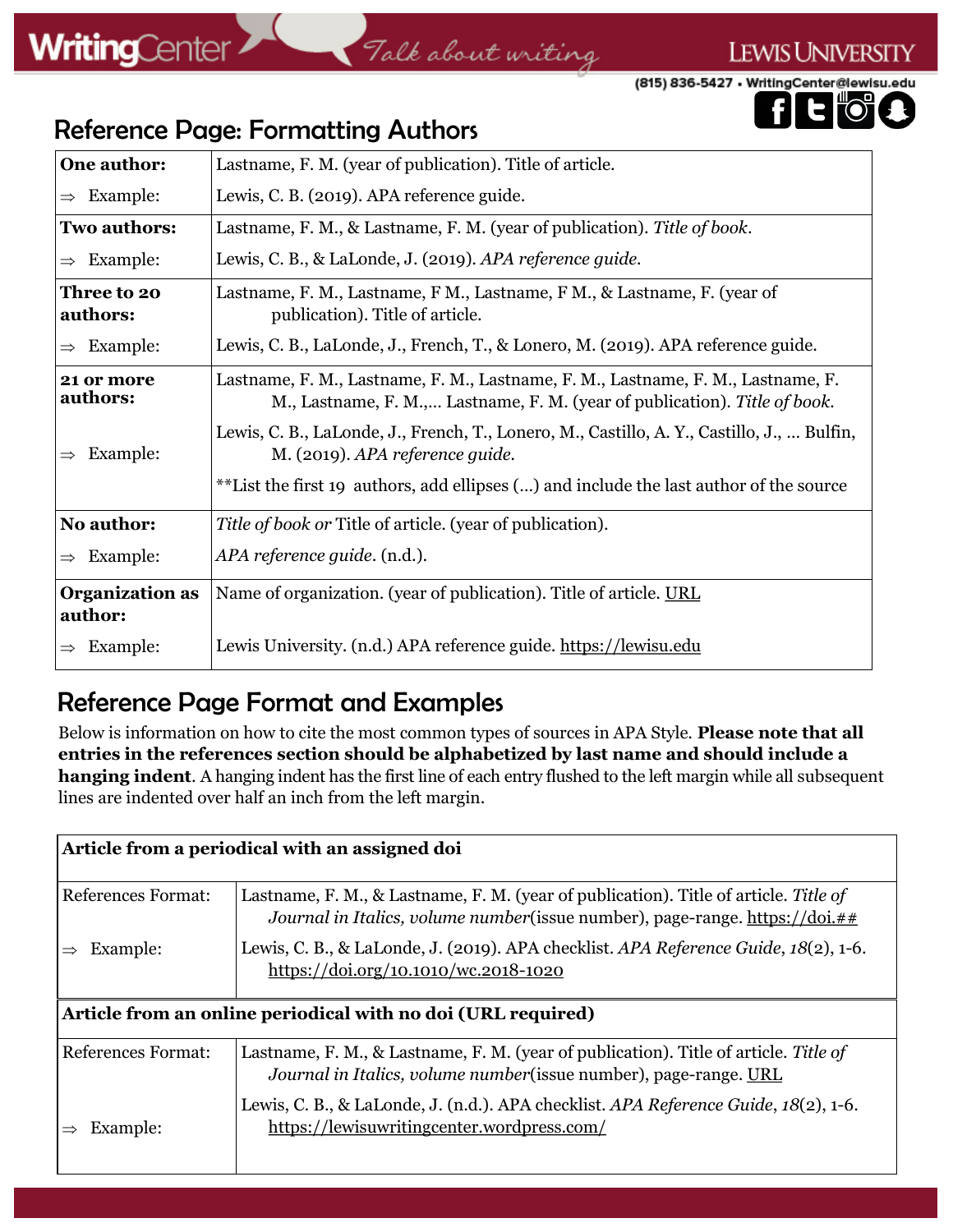### LEWIS UNIVERSITY

(815) 836-5427 · WritingCenter@lewisu.edu

#### $\mathbf{E}^{\mathbb{A}}$ 0

### Reference Page Format and Examples

| Webpage on a website with a group author                                                      |                                                                                                                                                                                                                                                 |  |  |  |  |
|-----------------------------------------------------------------------------------------------|-------------------------------------------------------------------------------------------------------------------------------------------------------------------------------------------------------------------------------------------------|--|--|--|--|
| <b>References Format:</b>                                                                     | Governmental department or entity. (year of publication). Title of webpage. URL                                                                                                                                                                 |  |  |  |  |
| Example:<br>$\Rightarrow$                                                                     | Center for Disease Control and Prevention. (2019, February 1). Attention-deficit/<br>hyperactivity disorder (ADHD). https://www.cdc.gov/ncbddd/adhd/                                                                                            |  |  |  |  |
|                                                                                               | <b>Government report from website</b>                                                                                                                                                                                                           |  |  |  |  |
| <b>References Format:</b>                                                                     | Government author or entity. (year of publication). Title of report (Report No. $\# \#$ ).<br>Publisher. URL                                                                                                                                    |  |  |  |  |
| Example:<br>$\Rightarrow$                                                                     | National Cancer Institute. (2018). Facing forward: Life after cancer treatment (NIH<br>Publication No. 18-2424). U.S. Department of Health & Human Services. https://<br>www.cancer.gov/publications/patient-education/life-after-treatment.pdf |  |  |  |  |
|                                                                                               | <b>Annual Reports by Government Agency</b>                                                                                                                                                                                                      |  |  |  |  |
| <b>References Format:</b>                                                                     | Governmental department or entity. (year of publication). Title of report (Report No.<br>$\# \# \#$ ). URL                                                                                                                                      |  |  |  |  |
| Example:<br>$\Rightarrow$                                                                     | U.S. Department of Energy. (2012). Wind and solar solutions (Report No. 90-234-5).<br>https://www.url.com                                                                                                                                       |  |  |  |  |
| <b>Statutes (Laws and Acts)</b>                                                               |                                                                                                                                                                                                                                                 |  |  |  |  |
| <b>References Format:</b>                                                                     | Name of Act, Title Source § Section Number (Year). URL                                                                                                                                                                                          |  |  |  |  |
| Example:<br>$\Rightarrow$                                                                     | Energy Policy Act of 2005, Pub. L. No. 109-58, 119 Stat. 594 (2005). https://<br>www.url.com                                                                                                                                                    |  |  |  |  |
| <b>Court cases</b>                                                                            |                                                                                                                                                                                                                                                 |  |  |  |  |
| <b>References Format:</b>                                                                     | Party v. Party, Citation volume and page (Court Jurisdiction Date). URL                                                                                                                                                                         |  |  |  |  |
| <b>Example</b> (Federal<br>$\Rightarrow$<br>Court):<br><b>Example</b> (State<br>$\Rightarrow$ | Christopher S. v. Stanislaus County Office of Education, 384 F.3d 1205 (9th Cir.,<br>2004). https://openjurist.org/384/f3d/1205/christopher-rita-v-stanislaus-county<br>-office-of-education                                                    |  |  |  |  |
| Court):                                                                                       | Blystone v. Pennsylvania, 494 U.S. (The Supreme Court of Pennsylvania 1990).<br>http://cdn.loc.gov/service/ll/usrep/usrep494/usrep494299/usrep494299.pdf                                                                                        |  |  |  |  |
| <b>Lecture notes and presentations</b>                                                        |                                                                                                                                                                                                                                                 |  |  |  |  |
| <b>References Format:</b>                                                                     | Lastname, F. M. (year, month day). [Lecture notes on topic]. Where retrieved. URL                                                                                                                                                               |  |  |  |  |
| Example:<br>(PowerPoint)                                                                      | Lewis, C. B. (2018). APA fundamentals workshop [PowerPoint presentation].<br>Slideshare. https://www.url.com                                                                                                                                    |  |  |  |  |
| Example:<br>$\Rightarrow$<br>(In person)                                                      | Lewis, C.B. (2019, May 22). [Lecture notes on resource allocation]. Department of<br>Management Control, University of Delaware. https://universityofdelaware.com                                                                               |  |  |  |  |

Talk about writing